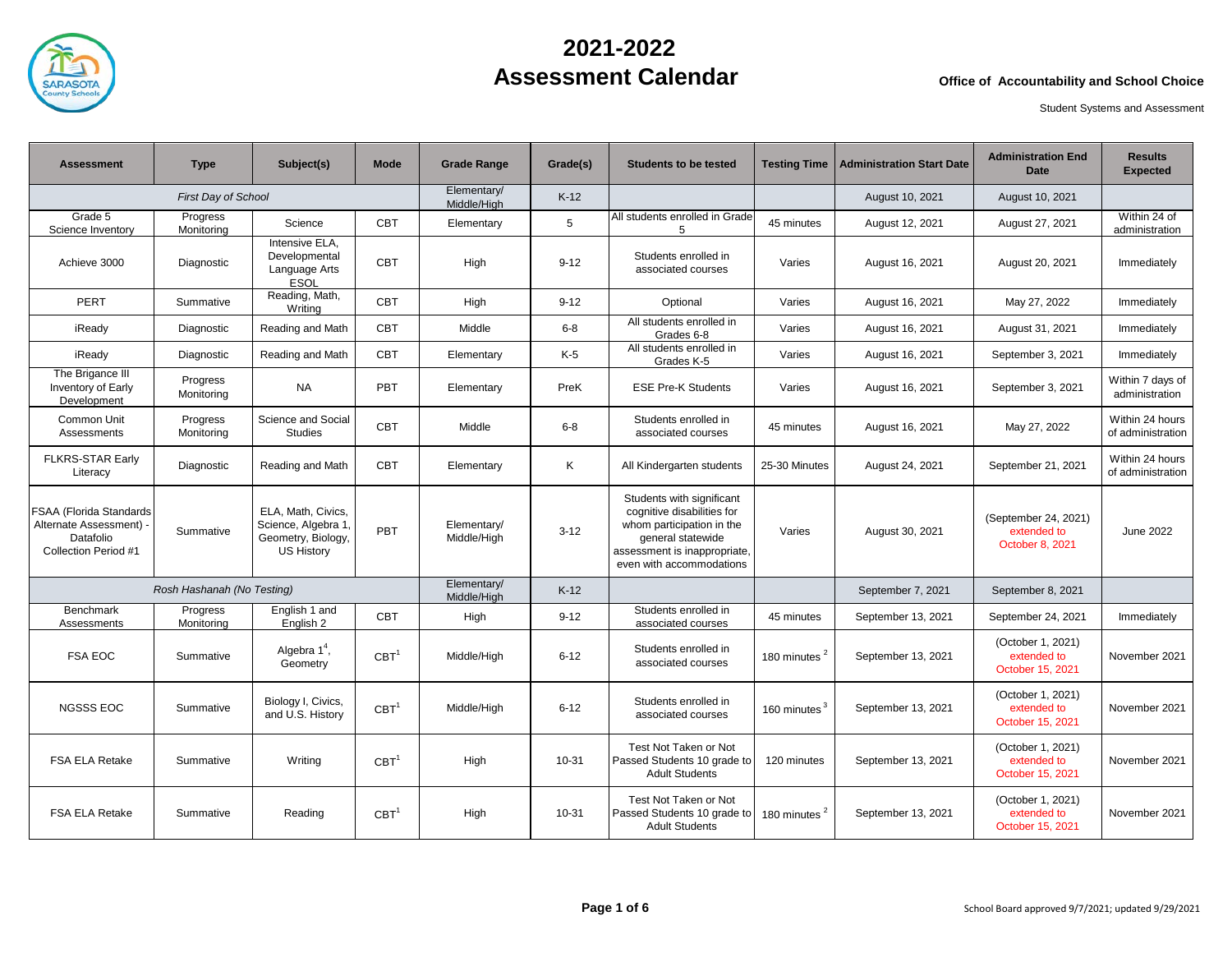

| <b>Assessment</b>                                                    | <b>Type</b>                        | Subject(s)                                  | Mode                       | <b>Grade Range</b>         | Grade(s)       | <b>Students to be tested</b>                                                                                                                                          | <b>Testing Time</b> | <b>Administration Start Date</b> | <b>Administration End</b><br>Date | <b>Results</b><br><b>Expected</b>    |
|----------------------------------------------------------------------|------------------------------------|---------------------------------------------|----------------------------|----------------------------|----------------|-----------------------------------------------------------------------------------------------------------------------------------------------------------------------|---------------------|----------------------------------|-----------------------------------|--------------------------------------|
|                                                                      | Yom Kippur (No Testing)            |                                             | Elementary/<br>Middle/High | $K-12$                     |                |                                                                                                                                                                       | September 16, 2021  | September 16, 2021               |                                   |                                      |
| Grade 3<br>Science Benchmark                                         | Progress<br>Monitoring             | Science                                     | <b>CBT</b>                 | Elementary                 | 3              | All students enrolled in Grade<br>3                                                                                                                                   | 45 minutes          | September 20, 2021               | October 8, 2021                   | Within 24 hours<br>of administration |
|                                                                      | Sukkot (No Testing)                |                                             |                            | Elementary/<br>Middle/High | $K-12$         |                                                                                                                                                                       |                     | September 21, 2021               | September 22, 2021                |                                      |
| FSAA (Florida Standards<br>Alternate Assessment)<br>Performance Task | Summative                          | Grade 10 ELA.<br>Algebra 1<br>Make-ups Only | PBT                        | High                       | $11 - 12$      | Students with significant<br>cognitive disabilities for<br>whom participation in the<br>general statewide<br>assessment is inappropriate,<br>even with accommodations | Varies              | September 27, 2021               | October 15, 2021                  | December 2021                        |
| Benchmark<br>Assessments                                             | Progress<br>Monitoring             | Algebra 1, 1A, 1B<br>and Geometry           | <b>CBT</b>                 | Middle/High                | $6 - 12$       | Students enrolled in<br>associated courses                                                                                                                            | 45 minutes          | October 4, 2021                  | October 22, 2021                  | Immediately                          |
| <b>ACT District Test</b>                                             | Diagnostic                         | Non-College<br>Reportable ACT               | PBT                        | High                       | 11,12          | Non-reportable for students<br>to earn<br>concordant/comparative<br>scores                                                                                            | 5 hours             | October 5, 2021                  | October 5, 2021                   | November 2021                        |
|                                                                      | <b>End of First Grading Period</b> |                                             | Elementary/<br>Middle/High | $K-12$                     |                |                                                                                                                                                                       | October 12, 2021    | October 12, 2021                 |                                   |                                      |
| <b>SAT School Day Test</b>                                           | Diagnostic                         | Non-reportable SAT                          | PBT                        | High                       | 12             | Non-reportable for students<br>to earn<br>concordant/comparative<br>scores                                                                                            | 4 hours             | October 13, 2021                 | October 13, 2021                  | November 2021                        |
| PSAT/NMSQT                                                           | Diagnostic                         | Preliminary SAT                             | <b>PBT</b>                 | High                       | 10, 11         | Student preparing for college                                                                                                                                         | 165 minutes         | October 13, 2021                 | October 13, 2021                  | December 2021                        |
| <b>NAEP Field Trial</b>                                              | Evaluative                         | TBD                                         | PBT/CBT                    | Elementary/Middle/<br>High | <b>TBD</b>     | Schools and students<br>selected by FLDOE TBD                                                                                                                         | 90 minutes          | October 18, 2021                 | October 29, 2021                  | NA                                   |
| Grade 4<br>Science Benchmark                                         | Progress<br>Monitoring             | Science                                     | <b>CBT</b>                 | Elementary                 | 4              | All students enrolled in Grade                                                                                                                                        | 45 minutes          | October 25, 2021                 | November 12, 2021                 | Within 24 hours<br>of administration |
| Florida Civics Literacy<br>Exam                                      | Summative                          | <b>US Government</b>                        | CBT                        | High                       | $9 - 12$       | Students enrolled in<br>associated courses                                                                                                                            | 160 minutes         | October 25, 2021                 | December 17, 2021                 | Immediately                          |
| Interim Benchmark<br>Assessments                                     | Progress<br>Monitorina             | Reading/Writing                             | PBT/CBT                    | Elementary                 | $3-5$          | All students enrolled in<br>Grades 3-5                                                                                                                                | Varies              | November 1, 2021                 | November 5, 2021                  | Within 7 days of<br>administration   |
| Benchmark<br>Assessments                                             | Progress<br>Monitoring             | U.S. History                                | <b>CBT</b>                 | High                       | $9 - 12$       | Students enrolled in<br>associated courses                                                                                                                            | 45 minutes          | November 2, 2021                 | November 18, 2021                 | Immediately                          |
| <b>Benchmark</b><br>Assessments                                      | Progress<br>Monitoring             | Biology                                     | <b>CBT</b>                 | High                       | $9 - 12$       | Students enrolled in<br>associated courses                                                                                                                            | 45 minutes          | November 2, 2021                 | November 18, 2021                 | Immediately                          |
| Interim Benchmark<br>Assessments                                     | Progress<br>Monitorina             | Reading                                     | PBT/CBT                    | Elementary                 | $K-1$          | All students enrolled in<br>Grades K-1                                                                                                                                | Varies              | November 8, 2021                 | November 12, 2021                 | Within 7 days of<br>administration   |
| Interim Benchmark<br>Assessments                                     | Progress<br>Monitoring             | Reading/Writing                             | PBT/CBT                    | Elementary                 | $\overline{2}$ | All students enrolled in Grade<br>2                                                                                                                                   | Varies              | November 8, 2021                 | November 12, 2021                 | Within 7 days of<br>administration   |
| Naglieri                                                             | Diagnostic                         | <b>NA</b>                                   | <b>CBT</b>                 | Elementary                 | $\overline{2}$ | All students enrolled in Grade<br>2                                                                                                                                   | 30 minutes          | November 15, 2021                | November 19, 2021                 | Immediately                          |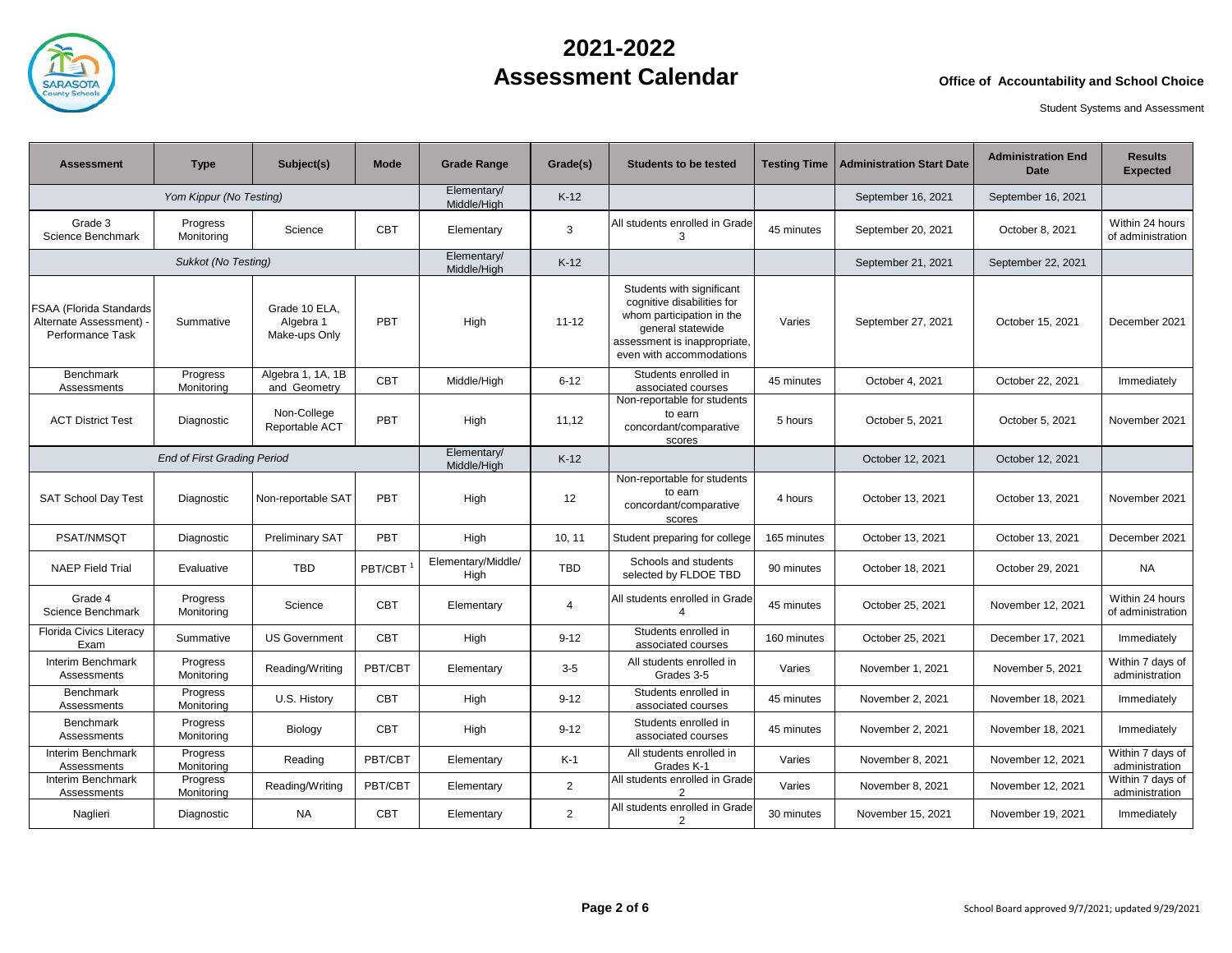

| <b>Assessment</b>                                                                       | <b>Type</b>                         | Subject(s)                                                                                                                 | Mode                 | <b>Grade Range</b>         | Grade(s) | <b>Students to be tested</b>                                                                                                                                          | <b>Testing Time</b>      | <b>Administration Start Date</b>       | <b>Administration End</b><br>Date      | <b>Results</b><br><b>Expected</b>    |
|-----------------------------------------------------------------------------------------|-------------------------------------|----------------------------------------------------------------------------------------------------------------------------|----------------------|----------------------------|----------|-----------------------------------------------------------------------------------------------------------------------------------------------------------------------|--------------------------|----------------------------------------|----------------------------------------|--------------------------------------|
| FSAA (Florida Standards<br>Alternate Assessment) -<br>Datafolio<br>Collection Period #2 | Summative                           | ELA, Math, Civics,<br>Science, Algebra 1<br>Geometry, Biology,<br><b>US History</b>                                        | PBT                  | Elementary/<br>Middle/High | $3 - 12$ | Students with significant<br>cognitive disabilities for<br>whom participation in the<br>general statewide<br>assessment is inappropriate,<br>even with accommodations | Varies                   | November 12, 2021                      | December 17, 2021                      | <b>June 2022</b>                     |
| iReady                                                                                  | Diagnostic                          | Reading and Math                                                                                                           | <b>CBT</b>           | Middle                     | $6 - 8$  | All students enrolled in<br>Grades 6-8 (excluding<br>Algebra and Geometry)                                                                                            | Varies                   | November 15, 2021<br>November 29, 2021 | November 19, 2021<br>December 10, 2021 | Immediately                          |
| <b>Thanksgiving Break</b>                                                               |                                     |                                                                                                                            |                      | Elementary/<br>Middle/High | $K-12$   |                                                                                                                                                                       |                          | November 22, 2021                      | November 26, 2021                      |                                      |
| <b>Benchmark</b><br>Assessments                                                         | Progress<br>Monitoring              | English 1 and<br>English 2                                                                                                 | <b>CBT</b>           | High                       | $9 - 12$ | Students enrolled in<br>associated courses                                                                                                                            | 45 minutes               | November 29, 2021                      | December 10, 2021                      | Immediately                          |
| <b>FSA EOC</b>                                                                          | Summative                           | Algebra 1 <sup>4</sup> and<br>Geometry                                                                                     | CBT <sup>1</sup>     | Middle/High                | $6 - 12$ | Students enrolled in<br>associated courses                                                                                                                            | 180 minutes $^2$         | November 29, 2021                      | December 17, 2021                      | January 2022                         |
| <b>NGSSS EOC</b>                                                                        | Summative                           | Biology I, Civics and<br>U.S. History                                                                                      | CBT <sup>1</sup>     | Middle/High                | $6 - 12$ | Students enrolled in<br>associated courses                                                                                                                            | 160 minutes <sup>3</sup> | November 29, 2021                      | December 17, 2021                      | January 2022                         |
| Achieve 3000                                                                            | Diagnostic                          | Intensive ELA.<br>Developmental<br>Language Arts<br><b>ESOL</b>                                                            | <b>CBT</b>           | High                       | $9 - 12$ | Students enrolled in<br>associated courses                                                                                                                            | Varies                   | November 29, 2021                      | December 21, 2021                      | Immediately                          |
| iReady                                                                                  | Diagnostic                          | Reading and Math                                                                                                           | <b>CBT</b>           | Elementary                 | $K-5$    | All students enrolled in<br>Grades K-5                                                                                                                                | Varies                   | December 1, 2021                       | December 21, 2021                      | Immediately                          |
| The Brigance III<br>Inventory of Early<br>Development                                   | Progress<br>Monitoring              | <b>NA</b>                                                                                                                  | PBT                  | Elementary                 | PreK     | <b>ESE Pre-K Students</b>                                                                                                                                             | Varies                   | December 1, 2021                       | December 21, 2021                      | Within 7 days of<br>administration   |
| Midterms                                                                                | Summative                           | Algebra 1, 1A, 1B<br>and Geometry                                                                                          | <b>CBT</b>           | Middle/High                | $6 - 12$ | Students enrolled in<br>associated courses                                                                                                                            | 90 minutes               | December 6, 2021                       | December 22, 2021                      | Immediately                          |
| <b>LEOC</b>                                                                             | Summative                           | English 3, English 4,<br>Economics.<br>Government, Math<br>for College<br>Readiness, Pre-<br>Calculus, Physical<br>Science | <b>CBT</b>           | High                       | $9 - 12$ | Students enrolled in<br>associated courses                                                                                                                            | 90 minutes               | December 6, 2021                       | December 22, 2021                      | Within 24 hours<br>of administration |
|                                                                                         | <b>Winter Break</b>                 |                                                                                                                            |                      | Elementary/<br>Middle/High | $K-12$   |                                                                                                                                                                       |                          | December 23, 2021                      | January 10, 2022                       |                                      |
|                                                                                         | <b>End of Second Grading Period</b> |                                                                                                                            |                      | Elementary/<br>Middle/High | $K-12$   |                                                                                                                                                                       |                          | December 22, 2021                      | December 22, 2021                      |                                      |
| Grade 3<br>Science Benchmark                                                            | Progress<br>Monitoring              | Science                                                                                                                    | <b>CBT</b>           | Elementary                 | 3        | All students enrolled in Grade<br>3                                                                                                                                   | 45 minutes               | January 18, 2022                       | February 4, 2022                       | Within 24 hours<br>of administration |
| <b>Benchmark</b><br>Assessments                                                         | Progress<br>Monitoring              | English 1 and<br>English 2                                                                                                 | <b>CBT</b>           | High                       | $9 - 12$ | Students enrolled in<br>associated courses                                                                                                                            | 45 minutes               | January 18, 2022                       | February 18, 2022                      | Immediately                          |
| <b>NAEP</b>                                                                             | Evaluative                          | Math, Reading,<br>Civics, US History                                                                                       | PBT/CBT <sup>1</sup> | Elementary/Middle/<br>High | 4,8      | Schools and students<br>selected by FLDOE TBD                                                                                                                         | 90 minutes               | January 24, 2022                       | March 4, 2022                          | <b>Fall 2022</b>                     |
| <b>ACCESS for ELLs</b>                                                                  | Diagnostic                          | Reading, Writing,<br>Listening and<br>Speaking                                                                             | PBT                  | Elementary/<br>Middle/High | $K-12$   | Students enrolled in<br>associated courses                                                                                                                            | Varies                   | January 24, 2022                       | March 11, 2022                         | <b>June 2022</b>                     |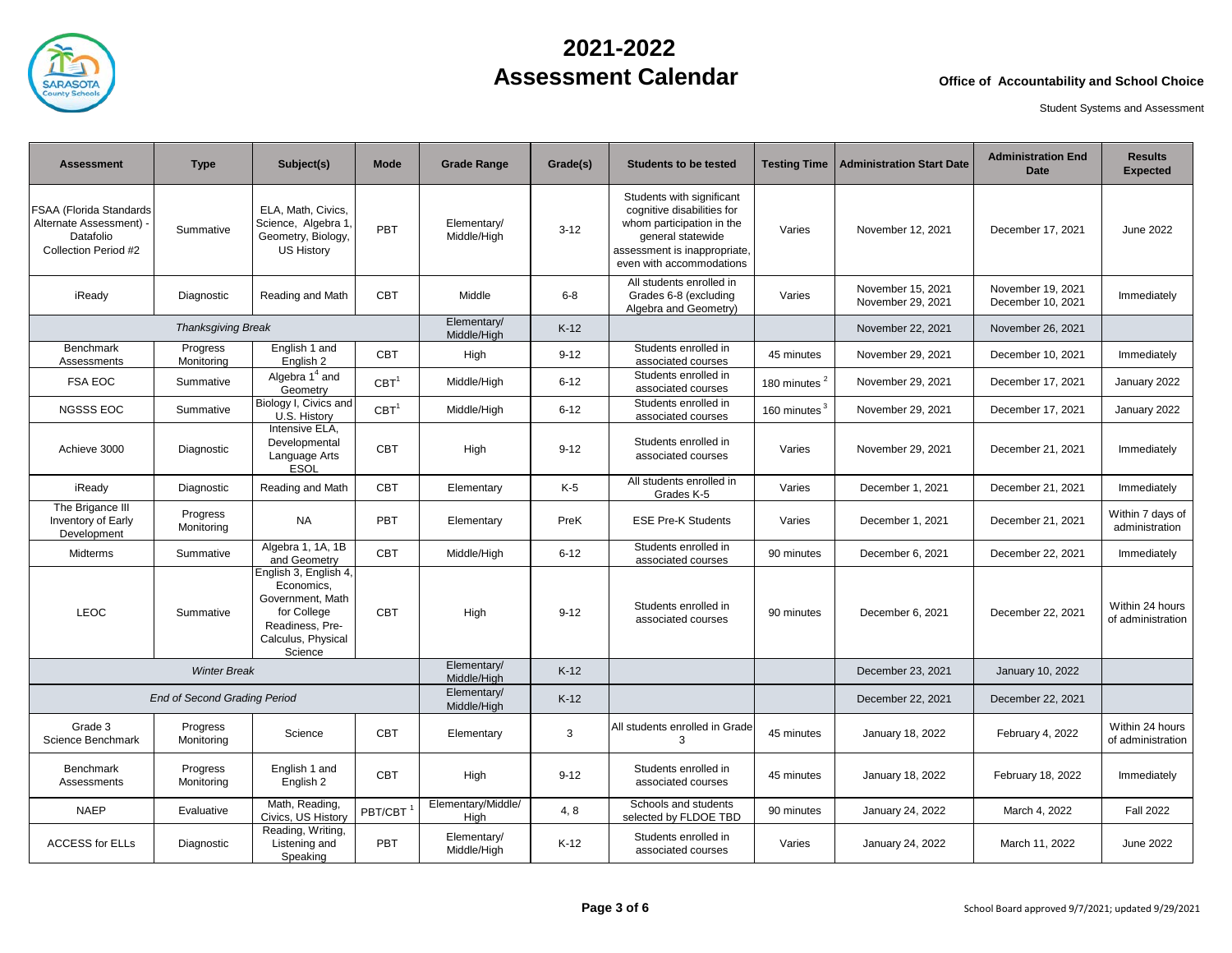

| <b>Assessment</b>                                                                       | <b>Type</b>                        | Subject(s)                                                                           | Mode                 | <b>Grade Range</b>         | Grade(s)       | <b>Students to be tested</b>                                                                                                                                          |                          | <b>Testing Time   Administration Start Date</b> | <b>Administration End</b><br><b>Date</b> | <b>Results</b><br><b>Expected</b>    |
|-----------------------------------------------------------------------------------------|------------------------------------|--------------------------------------------------------------------------------------|----------------------|----------------------------|----------------|-----------------------------------------------------------------------------------------------------------------------------------------------------------------------|--------------------------|-------------------------------------------------|------------------------------------------|--------------------------------------|
|                                                                                         | Infrastructure Trial               |                                                                                      |                      | Middle/High                | $6 - 12$       |                                                                                                                                                                       |                          | January 26, 2022                                | January 26, 2022                         |                                      |
| Interim Benchmark<br>Assessments                                                        | Progress<br>Monitoring             | Reading/Writing                                                                      | PBT/CBT              | Elementary                 | $3 - 5$        | All students enrolled in<br>Grades 3-5                                                                                                                                | Varies                   | February 7, 2022                                | February 11, 2022                        | Within 7 days of<br>administration   |
| Grade 4<br>Science Benchmark                                                            | Progress<br>Monitoring             | Science                                                                              | <b>CBT</b>           | Elementary                 | $\overline{4}$ | All students enrolled in Grade                                                                                                                                        | 45 minutes               | February 7, 2022                                | February 25, 2022                        | Within 24 hours<br>of administration |
| Interim Benchmark<br>Assessments                                                        | Progress<br>Monitoring             | Reading                                                                              | PBT/CBT              | Elementary                 | $K-1$          | All students enrolled in<br>Grades K-1                                                                                                                                | Varies                   | February 14, 2022                               | February 18, 2022                        | Within 7 days of<br>administration   |
| Interim Benchmark<br>Assessments                                                        | Progress<br>Monitoring             | Reading/Writing                                                                      | PBT/CBT              | Elementary                 | $\overline{2}$ | All students enrolled in Grade<br>$\overline{2}$                                                                                                                      | Varies                   | February 14, 2022                               | February 18, 2022                        | Within 7 days of<br>administration   |
| FSA ELA Retake                                                                          | Summative                          | Writing                                                                              | CBT <sup>1</sup>     | High                       | 10-31          | Test Not Taken or Not<br>Passed Students 10 grade to<br><b>Adult Students</b>                                                                                         | 180 minutes              | February 21, 2022                               | March 11, 2022                           | May 2022                             |
| FSA ELA Retake                                                                          | Summative                          | Reading                                                                              | CBT <sup>1</sup>     | High                       | 10-31          | Test Not Taken or Not<br>Passed Students 10 grade to<br><b>Adult Students</b>                                                                                         | 180 minutes <sup>2</sup> | February 21, 2022                               | March 11, 2022                           | May 2022                             |
| <b>FSA EOC Retake</b>                                                                   | Summative                          | Algebra 1 <sup>4</sup> Retake                                                        | CBT <sup>1</sup>     | High                       | $9 - 12$       | Students enrolled in<br>associated courses                                                                                                                            | 180 minutes $2$          | February 21, 2022                               | March 11, 2022                           | May 2022                             |
| FSAA (Florida Standards<br>Alternate Assessment) -<br>Datafolio<br>Collection Period #3 | Summative                          | ELA, Math, Civics,<br>Science, Algebra 1,<br>Geometry, Biology,<br><b>US History</b> | PBT                  | Elementary/<br>Middle/High | $3 - 12$       | Students with significant<br>cognitive disabilities for<br>whom participation in the<br>general statewide<br>assessment is inappropriate,<br>even with accommodations | Varies                   | February 28, 2022                               | March 25, 2022                           | <b>June 2022</b>                     |
| FSAA (Florida Standards<br>Alternate Assessment)                                        | Summative                          | ELA, Math, Civics,<br>Science                                                        | PBT                  | Elementary/Middle          | $3 - 8$        | Students with significant<br>cognitive disabilities for<br>whom participation in the<br>general statewide<br>assessment is inappropriate,<br>even with accommodations | Varies                   | February 28, 2022<br>March 22, 2022             | March 11, 2022<br>April 14, 2022         | <b>June 2022</b>                     |
| <b>TIMSS Field Trial</b>                                                                | Evaluative                         | <b>TBD</b>                                                                           | PBT/CBT <sup>1</sup> | Elementary/Middle/<br>High | <b>TBD</b>     | Schools and students<br>selected by FLDOE TBD                                                                                                                         | 90 minutes               | <b>TBD</b>                                      | <b>TBD</b>                               | <b>NA</b>                            |
| <b>Benchmark</b><br>Assessments                                                         | Progress<br>Monitoring             | Algebra 1, 1A, 1B<br>and Geometry                                                    | <b>CBT</b>           | Middle/High                | $6 - 12$       | Students enrolled in<br>associated courses                                                                                                                            | 45 minutes               | March 1, 2022                                   | March 25, 2022                           | Immediately                          |
| <b>Benchmark</b><br>Assessments                                                         | Progress<br>Monitoring             | U.S. History                                                                         | <b>CBT</b>           | High                       | $9 - 12$       | Students enrolled in<br>associated courses                                                                                                                            | 45 minutes               | March 1, 2022                                   | March 25, 2022                           | Immediately                          |
| <b>Benchmark</b><br>Assessments                                                         | Progress<br>Monitorina             | Biology                                                                              | <b>CBT</b>           | High                       | $9 - 12$       | Students enrolled in<br>associated courses                                                                                                                            | 45 minutes               | March 1, 2022                                   | March 25, 2022                           | Immediately                          |
| <b>ACT District Test</b>                                                                | Diagnostic                         | Non-College<br>Reportable ACT                                                        | PBT                  | High                       | 11, 12         | Non-reportable for students<br>to earn<br>concordant/comparative<br>scores                                                                                            | 5 hours                  | March 8, 2022                                   | March 8, 2022                            | April 2022                           |
|                                                                                         | <b>End of Third Grading Period</b> |                                                                                      |                      | Elementary/<br>Middle/High | $K-12$         |                                                                                                                                                                       |                          | March 11, 2022                                  | March 11, 2022                           |                                      |
|                                                                                         | <b>Spring Break</b>                |                                                                                      |                      | Elementary/<br>Middle/High | $K-12$         |                                                                                                                                                                       |                          | March 14, 2022                                  | March 21, 2022                           |                                      |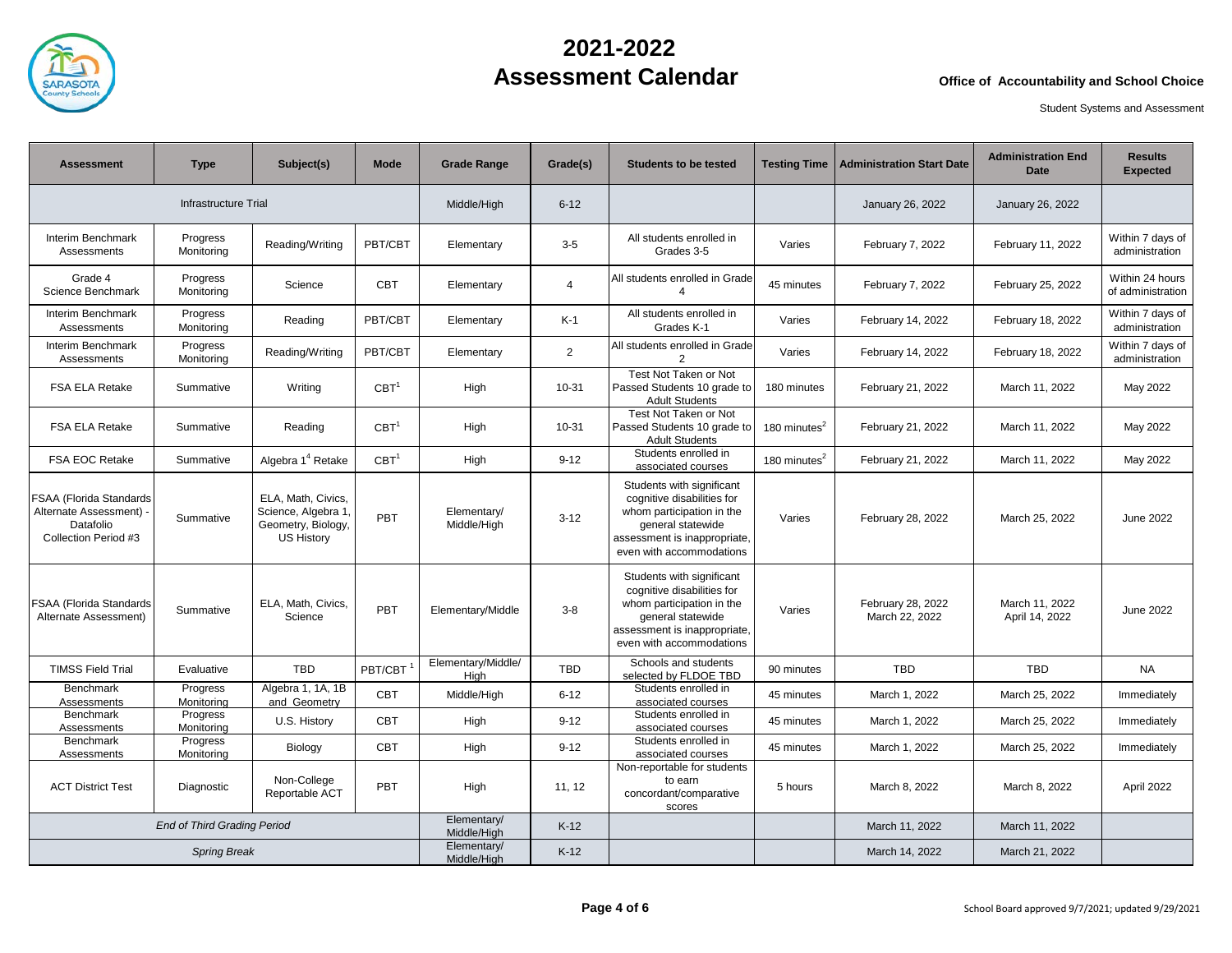

| <b>Assessment</b>                                | <b>Type</b>            | Subject(s)                                                      | Mode       | <b>Grade Range</b>         | Grade(s) | <b>Students to be tested</b>                                                                                                                                          | <b>Testing Time</b> | <b>Administration Start Date</b> | <b>Administration End</b><br><b>Date</b> | <b>Results</b><br><b>Expected</b>    |
|--------------------------------------------------|------------------------|-----------------------------------------------------------------|------------|----------------------------|----------|-----------------------------------------------------------------------------------------------------------------------------------------------------------------------|---------------------|----------------------------------|------------------------------------------|--------------------------------------|
| iReadv                                           | Diagnostic             | Math                                                            | <b>CBT</b> | Elementary                 | 3        | All students enrolled in Grade<br>3                                                                                                                                   | Varies              | March 22, 2022                   | April 8, 2022                            | Immediately                          |
| iReady                                           | Diagnostic             | Reading and Math                                                | <b>CBT</b> | Elementary                 | $4 - 5$  | All students enrolled in<br>Grades 4-5                                                                                                                                | Varies              | March 22, 2022                   | April 8, 2022                            | Immediately                          |
| Grade 5<br>Science Inventory                     | Progress<br>Monitoring | Science                                                         | <b>CBT</b> | Elementary                 | 5        | Students enrolled in<br>associated courses                                                                                                                            | 45 minutes          | March 22, 2022                   | April 22, 2022                           | Within 24 hours<br>of administration |
| FSAA (Florida Standards<br>Alternate Assessment) | Summative              | ELA, Math, Algebra<br>1,-Geometry,<br>Biology, US History       | PBT        | High                       | $9 - 12$ | Students with significant<br>cognitive disabilities for<br>whom participation in the<br>general statewide<br>assessment is inappropriate,<br>even with accommodations | Varies              | March 22, 2022                   | April 29, 2022                           | June 2022                            |
| iReady                                           | Diagnostic             | Reading and Math                                                | <b>CBT</b> | Middle                     | $6-8$    | All students enrolled in<br>Grades 6-8 (excluding<br>Algebra and Geometry)                                                                                            | Varies              | March 28, 2022                   | April 14, 2022                           | Immediately                          |
| <b>ACT State Testing</b>                         | Diagnostic             | <b>College Reportable</b>                                       | PBT        | High                       | 11       | College reportable scores to<br>use for college entrance,<br>Bright Futures, scholarships                                                                             | 5 hours             | March 29, 2022                   | March 29, 2022                           | April 2022                           |
| <b>FSA ELA</b>                                   | Summative              | Reading                                                         | PBT        | Elementary                 | 3        | Grade 3                                                                                                                                                               | 160 minutes         | April 4, 2022                    | April 14, 2022                           | May 2022                             |
| <b>FSA ELA</b>                                   | Summative              | Writing                                                         | PBT        | Elementary/Middle          | $4 - 6$  | Grades 4-6                                                                                                                                                            | 120 minutes         | April 4, 2022                    | April 14, 2022                           | May 2022                             |
| <b>FSA ELA</b>                                   | Summative              | Writina                                                         | <b>CBT</b> | Middle/High                | $7 - 10$ | Grades 7-10                                                                                                                                                           | 120 minutes         | April 4, 2022                    | April 14, 2022                           | May 2022                             |
| Achieve 3000                                     | Diagnostic             | Intensive ELA,<br>Developmental<br>Language Arts<br><b>ESOL</b> | <b>CBT</b> | High                       | $9 - 12$ | Students enrolled in<br>associated courses                                                                                                                            | Varies              | April 11, 2022                   | April 30, 2022                           | Immediately                          |
| Florida Civics Literacy<br>Exam                  | Summative              | <b>US Government</b>                                            | <b>CBT</b> | High                       | $9 - 12$ | Students enrolled in<br>associated courses                                                                                                                            | 160 minutes         | April 11, 2022                   | May 27, 2022                             | Immediately                          |
|                                                  | Passover               |                                                                 |            | Elementary/<br>Middle/High | $K-12$   |                                                                                                                                                                       |                     | April 16, 2022                   | April 22, 2022                           |                                      |
| iReady                                           | Diagnostic             | Reading                                                         | <b>CBT</b> | Elementary                 | 3        | All students enrolled in Grade<br>3                                                                                                                                   | Varies              | April 25, 2022                   | May 13, 2022                             | Immediately                          |
| <b>AICE</b>                                      | Evaluative             | Various                                                         | <b>CBT</b> | High                       | $9 - 12$ | Students enrolled in<br>associated courses                                                                                                                            | Varies              | April 25, 2022                   | June 10, 2022                            | August 2022                          |
| SAT School Day Test                              | Diagnostic             | Non-College<br>Reportable SAT                                   | PBT        | High                       | 12       | Non-reportable for students<br>to earn<br>concordant/comparative<br>scores                                                                                            | 4 hours             | April 26, 2022                   | April 26, 2022                           | May 2022                             |
| IB                                               | Evaluative             | Various                                                         | <b>CBT</b> | High                       | $9 - 12$ | Students enrolled in<br>associated courses                                                                                                                            | Varies              | April 28, 2022                   | May 20, 2022                             | <b>July 2022</b>                     |
| AP                                               | Evaluative             | Various                                                         | <b>CBT</b> | High                       | $9 - 12$ | Students enrolled in<br>associated courses                                                                                                                            | Varies              | May 2, 2022                      | May 13, 2022                             | <b>July 2022</b>                     |